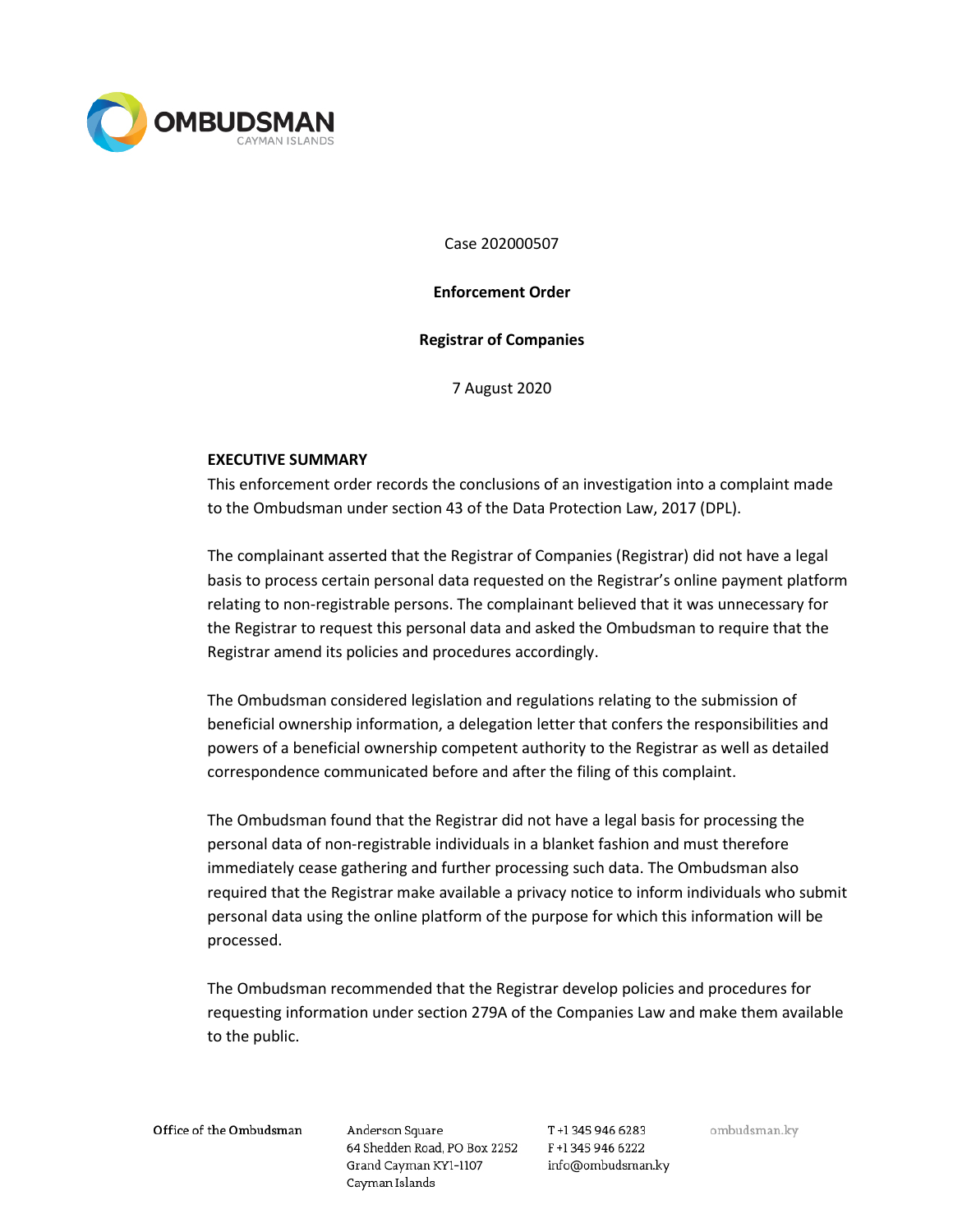

## **INTRODUCTION**

- [1] On 24 February 2020, the complainant communicated with the Cayman Islands General Registry (the General Registry) regarding issues he had experienced while completing an application for the Beneficial Ownership Register (BOR) for a limited company (the Company) using the Cayman Business Portal (CBP).
- [2] The CBP is a national service delivered by the General Registry that allows business owners to manage their government-related licences, permits and registrations using an online platform. The complainant indicated that, while submitting an application using the CBP, the platform rejected the application on two occasions because he had not entered the details of two individuals who each own one share (or 1% of the shares) of the Company.
- [3] The complainant argued that the beneficial ownership provisions in the Companies Law (2020 Revision) (Companies Law) require only registrable persons to be entered in the BOR. A registrable person is an individual or relevant legal entity that is a registrable person under section 251 of the Companies Law. The complainant believes that there is no legal requirement for the details of the two persons each owning one share of the Company to be provided to the Registrar because these persons are not deemed registerable under the Companies Law.
- [4] Furthermore, the complainant argued that, under the DPL, personal data must only be obtained for one or more specified lawful purposes and must not be further processed in any manner incompatible with that purpose or those purposes. The complainant queried the lawful purpose relied on by the Registrar for collecting the personal data of individuals who are not registrable persons under the beneficial ownership regime.
- [5] In response, the General Registry explained that the beneficial ownership protocols and the submission of the requested personal data form part of the General Registry's compliance framework. Both serve the purpose of mitigating any potential risk related to terrorist financing, money laundering, targeted financial sanctions and proliferation financing. This also includes mitigating potential risks concerning legal, reputational or financial exposure to the Cayman Islands.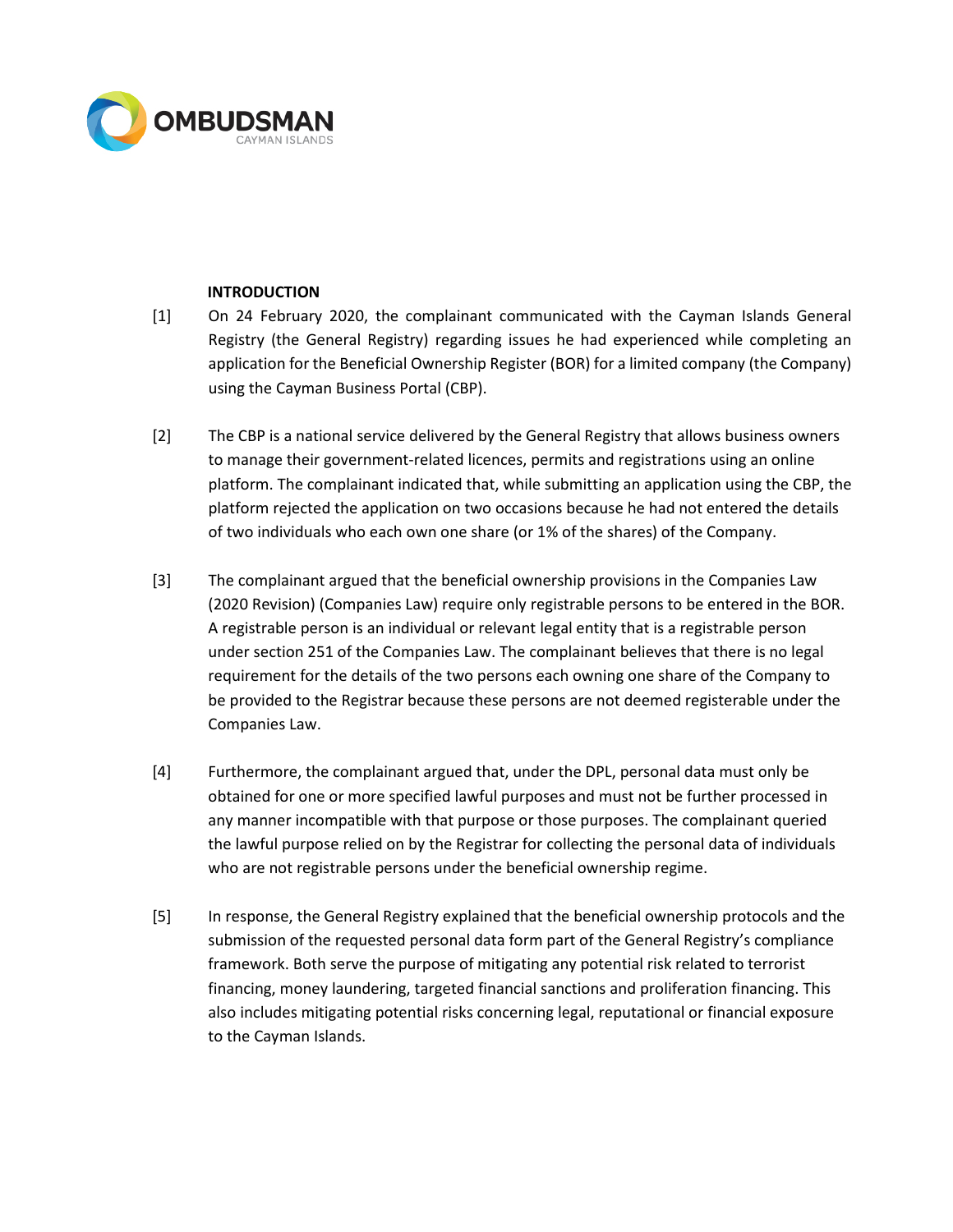

- [6] The General Registry referred to section 252 of the Companies Law, which provides companies with the option of engaging either a corporate service provider or the Registrar to establish and maintain registration in the BOR on their behalf. It stated that the Company had the option to engage a corporate service provider if it did not wish to provide the Registrar with the information requested.
- [7] Before being engaged by a company to establish or maintain its registration in the BOR, the Registrar requires a formal agreement. Under this agreement, the Registrar can request additional information if this is deemed necessary for the mitigation of the previously mentioned risks.
- [8] The complainant complained to the Ombudsman regarding the Registrar's legal basis for processing the requested data. The complainant would like the Registrar to amend its policies requiring this personal data to be provided and update the CBP so that it is no longer necessary for a company to enter the personal details of persons who are not registrable persons.

# **CONSIDERATION OF ISSUES**

- [9] The first data protection principle in Schedule 1 of the DPL stipulates that all processing of personal data must be fair and personal data may be processed only if one of the conditions set out in paragraphs 1 to 6 of Schedule 2 of the DPL is satisfied. The conditions listed in Schedule 2 are legal bases to process personal data. As a data controller, the Registrar must show that it has a legal basis to process the data requested from the complainant.
- [10] The complainant alleges that, when attempting to enter beneficial ownership data for an ordinary company via the Registry's CBP, additional information was requested in relation to persons who fell below the threshold for a registrable person, as they held only 1% shares in the company, and that in the circumstances of this case the Registrar did not have a legal basis for requesting that personal data.
- [11] The Registrar relies on the fifth legal basis in Schedule 2, which allows processing where it is necessary for the exercise of public functions, specifically subparagraph (b), which allows processing necessary for "the exercise of any functions conferred on any person by or under any enactment".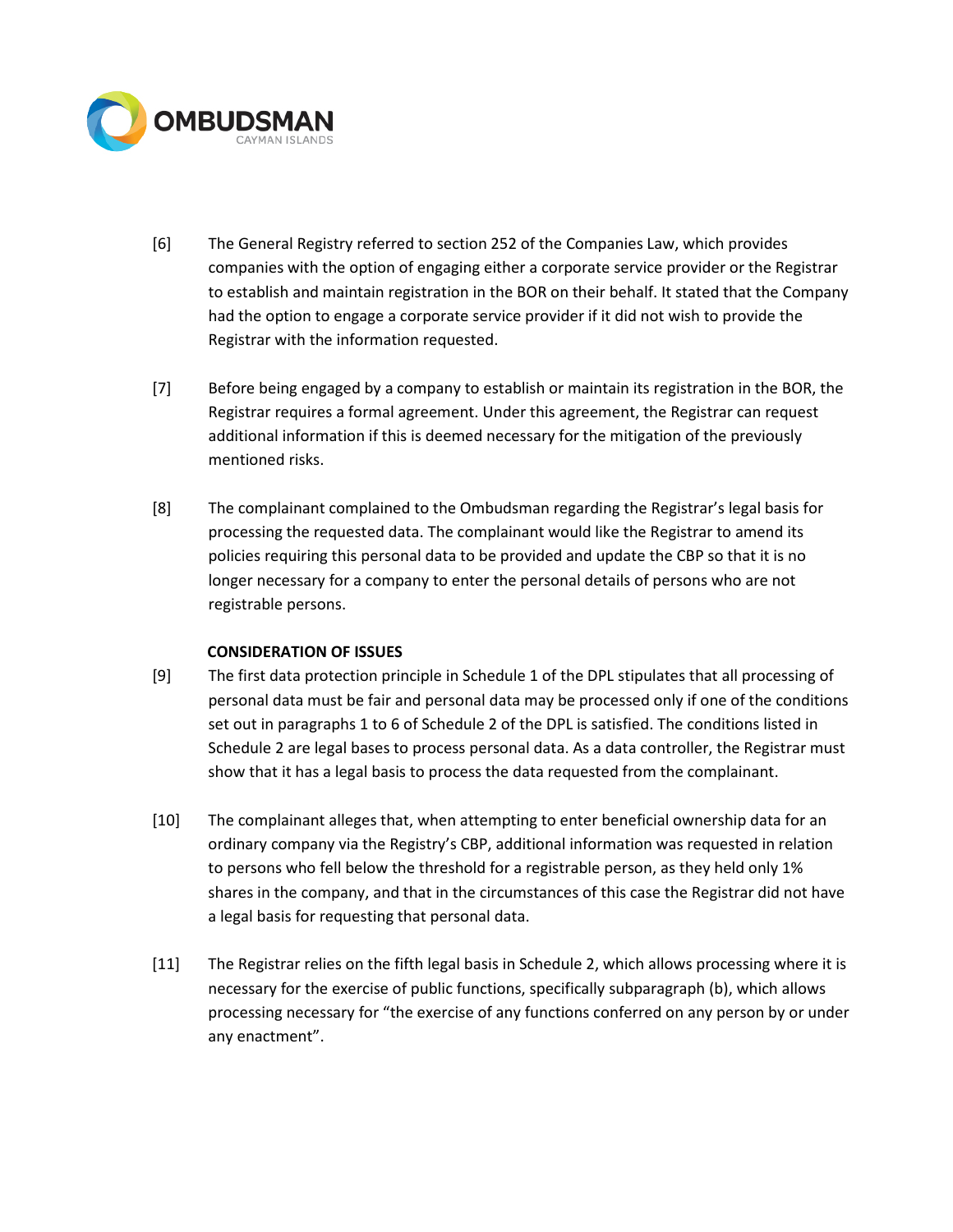

- [12] In the circumstances of this case, the question of whether the condition outlined in paragraph 11 had been met depends on who is considered a registrable person under the applicable beneficial ownership legislation, including the Companies Law and the Beneficial Ownership (Companies) Regulations (2019 Revision) (the BO Regulations).
- [13] Subsection 247(3) of the Companies Law sets the threshold for a beneficial owner as someone who is:
	- holding, directly or indirectly, more than 25% of the company's shares;
	- holding, directly or indirectly, more than 25% of voting rights in the company; or,
	- holding the right, directly or indirectly, to appoint or remove a majority of the board of directors of the company.
- [14] Section 251 of the Companies Law establishes the individuals and relevant legal entities that are registrable persons, with reference to section 247 (and 248). In addition, subsection 251(2) brings into effect the BO Regulations to further inform the identification of registrable persons.
- [15] The Registrar has a dual role under the BO Regulations, namely as a direct means for companies to establish and maintain their registration in the BOR, a role that is identical to a service provider's, and as the competent authority that maintains the overall BOR for all companies. The Registrar was engaged by the complainant on the basis of subsection 252(3) of the Companies Law, which states that: "Ordinary resident companies to which this Part applies shall engage either a corporate services provider or the Registrar to assist them to establish and maintain their beneficial ownership registers."
- [16] When a company engages a corporate services provider, including the Registrar, section 253 requires that certain particulars be provided. Subsection 253(3) states that "particulars need not be entered concerning an individual or relevant legal entity that is not a registrable person".
- [17] The Companies (Amendment) Law, 2020, came into effect on 19 February 2020, a few days before the events that led to this complaint took place. Section 10 introduced section 279A of the Companies Law, subsection (1) of which states that: "The competent authority may request by notice in writing, additional information from a company or corporate services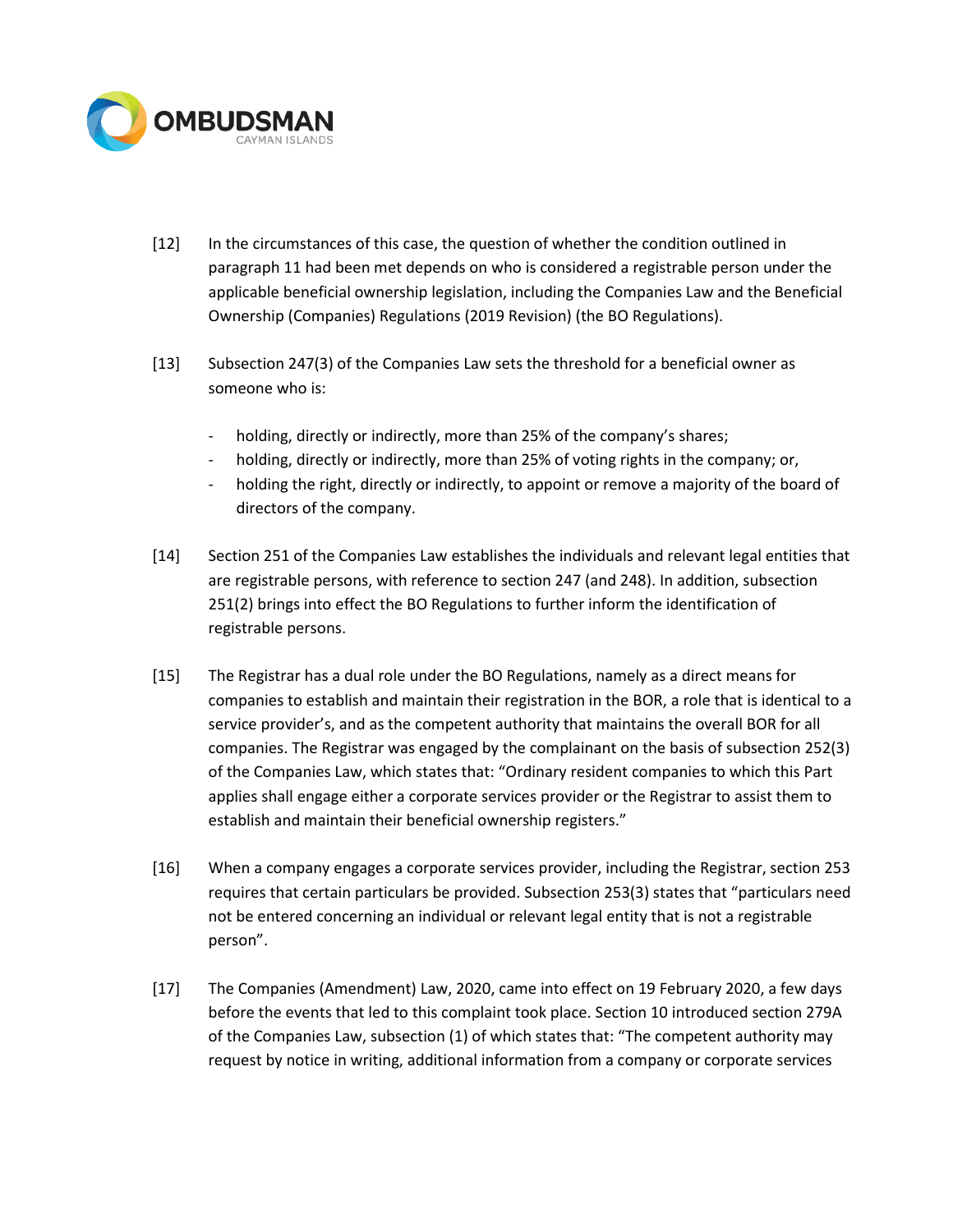

provider for the purposes of carrying out its functions under this Part." Subsections (2) and (3) provide further details on compliance with the notice, and potential penalties for noncompliance.

- [18] The Registrar's position is that: (i) the Registrar is the competent authority; (ii) the Registrar has been engaged to establish and maintain the company's beneficial ownership register pursuant to section 252(3) of the Companies Law; and (iii) the Registrar is now permitted by way of section 10 of the Companies (Amendment) Law 2020 to request additional information of persons, whose shareholdings or voting rights fall below the 25% threshold. The Registrar further justifies this position by reference to general but unspecified antimoney laundering obligations.
- [19] I find the Registrar's explanation problematic for the following reasons:
	- a. Section 251 of the Companies Law and the BO Regulations are not capable of expanding the definition of a registrable person to below the 25% threshold defined in section 247. If this were the case, a contradiction would be created between section 247, on the one hand, and section 251 and the BO Regulations, on the other. This would constitute a circumvention of the threshold established in section 247, which, in my opinion, cannot be the intention of the legislation.
	- b. Subsection 253(3) confirms that particulars need not be entered in the BOR concerning an individual or relevant legal entity that is not a registrable person. Since 1% shareholders are not registrable persons, the Companies Law does not require submission of their information, and the Registrar cannot rely on the BOR as a legal basis for processing their data.
	- c. Any request from the Registrar for information on additional persons (such as 1% shareholders) should not be conjoined with the request for information on registrable persons. The registration of a company and the provision of information on registrable individuals are not parts of the same process, as heightened due diligence may be required in specific circumstances. Additional information can be sought using the mechanism provided in section 279A of the amended Companies Law, which addresses this point specifically. Rather than requiring the provision of information on non-registrable individuals as a matter of routine, I recommend that the Registrar develop internal policies and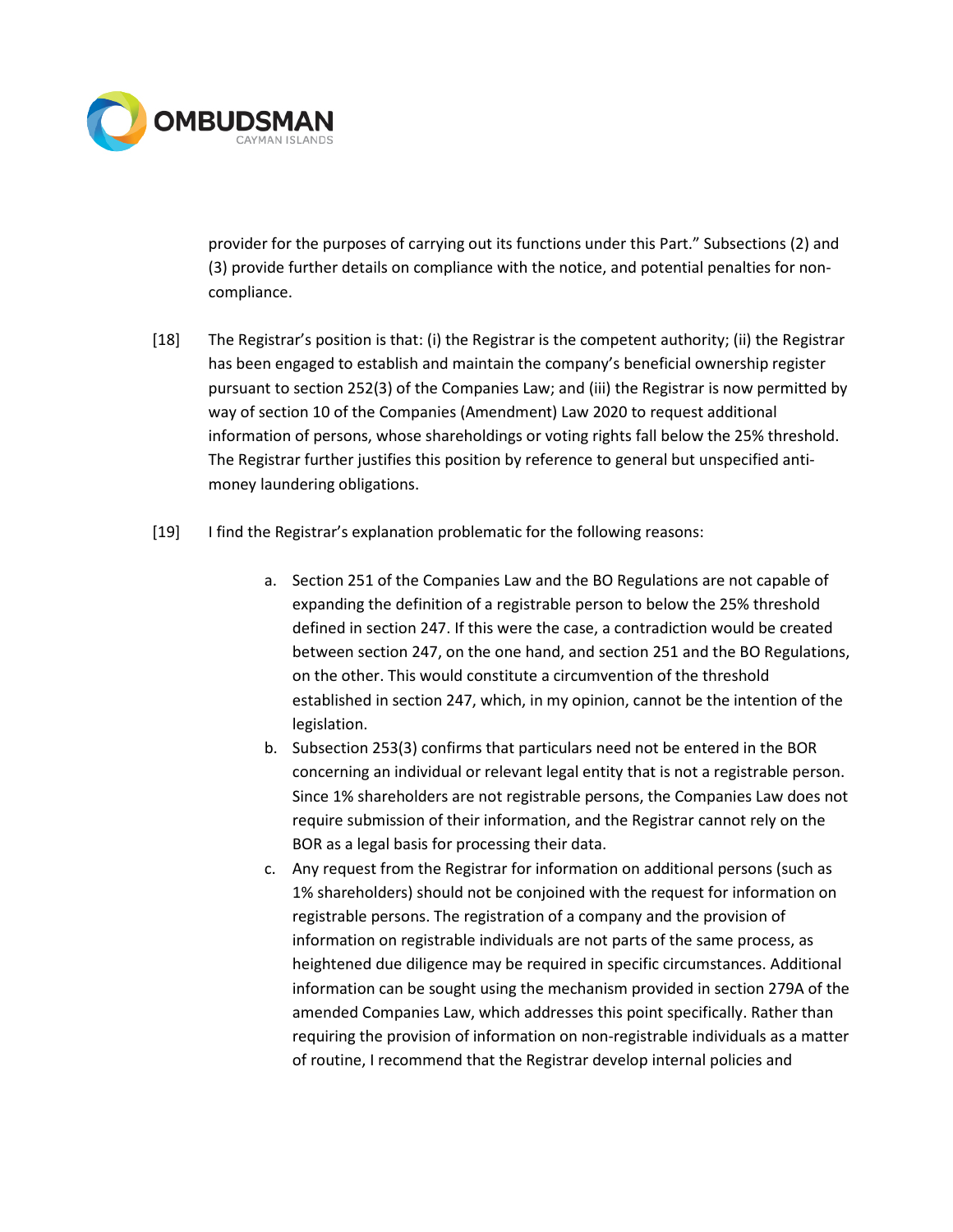

procedures to define fair and reasonable criteria for requesting additional information, which should be made available to the public. While we were advised that the Registrar is developing such policies and procedures, they are not yet complete or in force.

- d. The Registrar relies on the legal condition in paragraph 5(b) of Schedule 2, which provides that processing is allowed where it is "necessary" for the exercise of functions conferred by or under any enactment. The necessity of the processing of personal data on the basis of any of the conditions in Schedule 2 must be interpreted narrowly and in conjunction with the fundamental right to privacy, as enshrined in section 9 of the Cayman Islands Bill of Rights. Whether processing personal data is considered necessary will depend on an assessment of the objective pursued and whether it is less intrusive than other options.<sup>[1](#page-5-0)</sup> In this respect, the Companies Law and the BO Regulations themselves set limits on the particulars that are necessary for the purpose of registering a company and providing information on beneficial owners. The Registrar has exceeded these limits by implementing a blanket requirement that additional data on non-registrable persons be submitted. This exceeds the legal requirements purportedly relied on and therefore does not form a valid basis for processing personal data.
- e. I note that the Registrar engages in a formal agreement with companies who wish it to establish and maintain their registration in the BOR. The Registrar claims that this agreement allows it to request additional information where it is deemed necessary. The part of the agreement that was quoted to us refers to the provision of "information and documents … to support any changes … to the BOR in accordance with the Law", as well as "any documentation reasonably required by the Registrar in connection with the identification of the Beneficial Owner(s)". This wording indicates that the agreement applies within the legal framework of the applicable company registration and BO legislation, and does not justify the gathering of personal data beyond what is permitted by law.

<span id="page-5-0"></span><sup>1</sup> European Data Protection Supervisor, *Assessing the Necessity of Measures that Limit the Fundamental Right to the Protection of Personal Data: A Toolkit,* 11 April 2017, p. 5, available at: https://edps.europa.eu/sites/edp/files/publication/17-06-01 necessity toolkit final en.pdf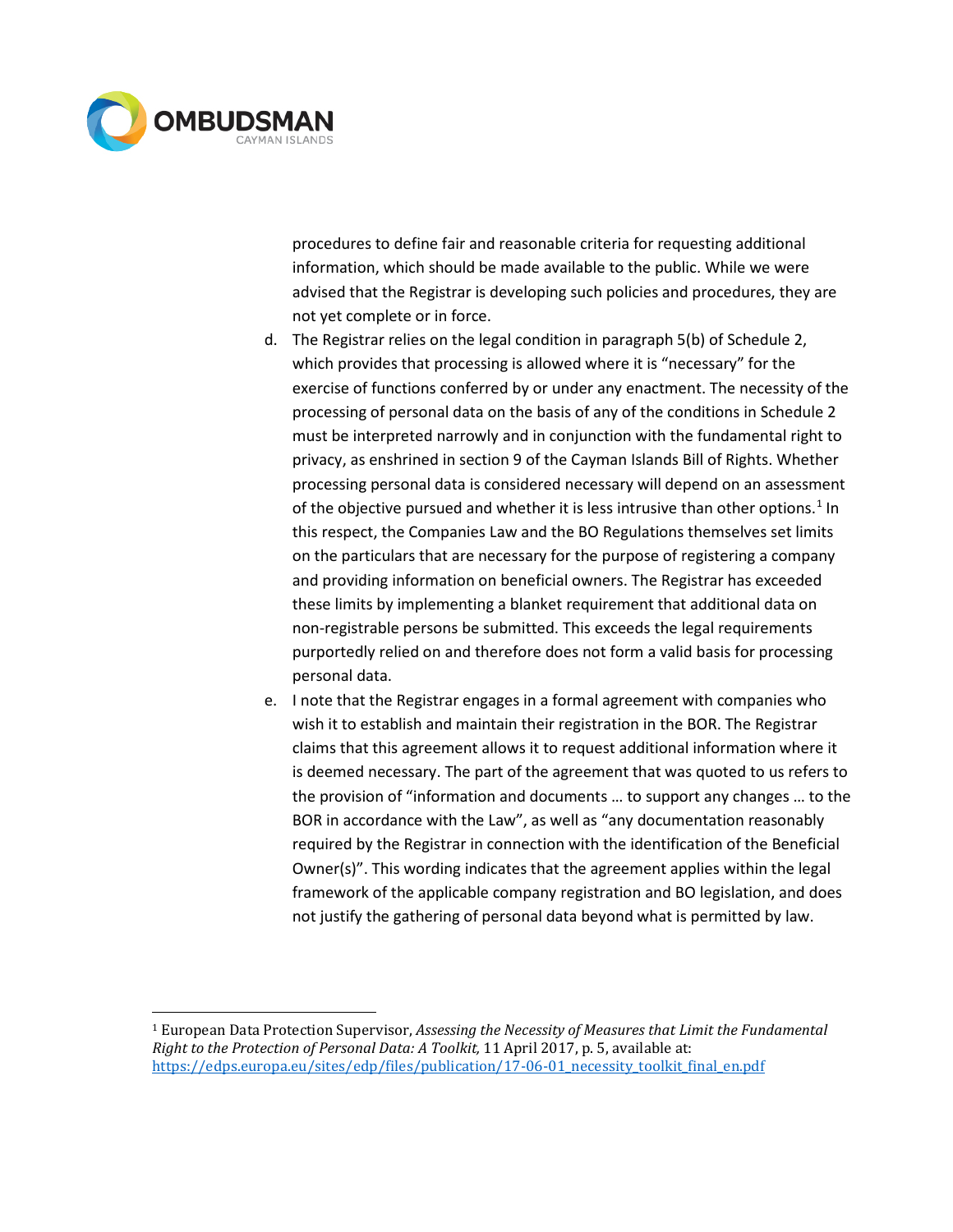

- [20] For these reasons, I find that the Registrar does not have a legal basis for gathering the personal data of non-registrable individuals, such as 1% shareholders of a company, as a routine part of its company registration function using the CBP under the Companies Law.
- [21] The Registrar's approach to gathering the personal data of non-registrable individuals should also be evaluated against the first part of the first data protection principle, which requires that personal data be processed fairly. This principle is further clarified in paragraph 2 of Part 2 of Schedule 1 of the DPL, as follows:

*For the purposes of the first principle personal data shall not be treated as processed fairly unless the data subject has, as soon as reasonably practicable, been provided with, at a minimum -*

*(a) the identity of the data controller; and (b) the purpose for which the data are to be processed.*

- [22] Gathering the personal data of registrable persons (and additional information where appropriate) serves the Registrar's company registration purpose under the Companies Law and related legislation. However, the Registrar does not explain the purpose(s) of its personal data processing to users of the CBP.
- [23] To ensure the fairness of the data processing, the Registrar must provide users of the CBP with the required information, described above, as soon as is reasonably practicable, i.e. at the time it is being gathered. If any additional personal data is processed for purposes other than the registration of a company or beneficial owners, that should be fully explained.
- [24] Detailed guidance on the topic of the first data protection principle and the privacy notice is available on the website of the Office of the Ombudsman.<sup>[2](#page-6-0)</sup>

<span id="page-6-0"></span><sup>2</sup> See:<https://ombudsman.ky/data-protection-organisation/individual-rights/the-right-to-be-informed>